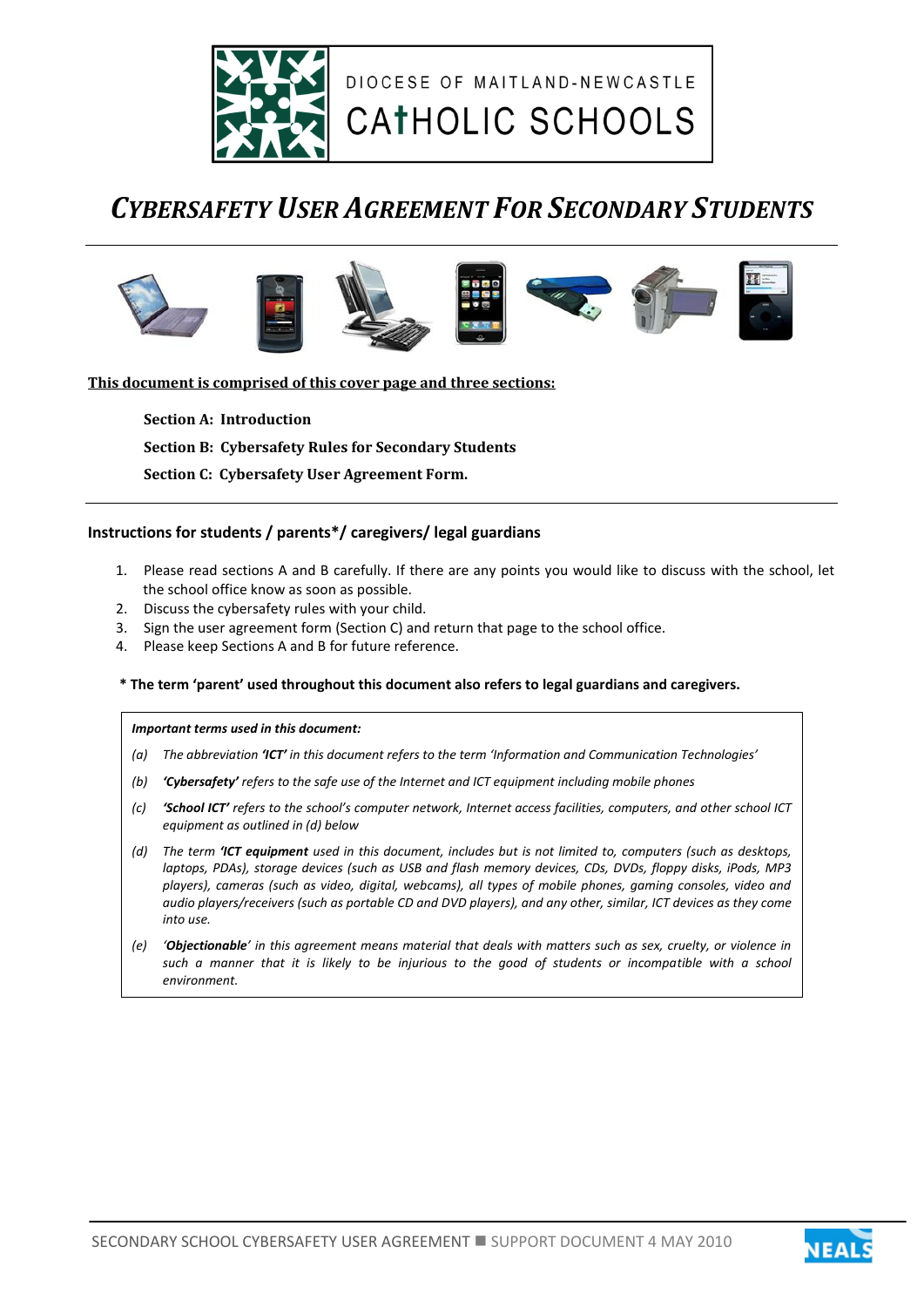## **Section A: Introduction**

The school's computer network, Internet access facilities, computers and other school ICT equipment bring great benefits to the teaching and learning programmes and to the effective operation of the school. The use of the school's ICT equipment are for educational purposes appropriate to the school environment. This applies whether the ICT equipment is owned or leased either partially or wholly by the school, and used on *or* off the school site. Parents need to note that while our school has rigorous cybersafety practices in place, it is not possible to completely eliminate the risk of exposure to inappropriate online content.

The school may monitor traffic and material sent and received using the school's ICT network. The school may use filtering and/or monitoring software to restrict access to certain sites and data, including email. You should be aware that general internet browsing by your child from home or other locations other than school are not monitored or filtered by the school.

The school may audit its computer network, Internet access facilities, computers and other school ICT equipment/devices or commission an independent forensic audit.

All students will be issued with a user agreement and once signed consent has been returned to school, students will be able to use the school ICT equipment.

#### **Section B: Cybersafety Rules for Secondary Students**

- 1. I cannot use school ICT equipment until my parent(s) and I have signed my Cybersafety User Agreement form and the completed form has been returned to school.
- 2. I will log on to school ICT with the user name the school has issued me with. I will not allow anyone else to use my user name. I will not tell anyone else my password.
- 3. While at school or a school-related activity, I will not have any involvement with any ICT material or activity which might put myself or anyone else at risk (e.g. bullying or harassing).
- 4. I understand that I must not at any time use ICT to upset, offend, harass, bully or threaten or in any way harm anyone connected to the school or the school itself, even if it is meant as a joke.
- 5. I understand that the rules in this use agreement also apply to mobile phones. I will only use my mobile phone(s) at the times that I am permitted to during the school day.
- 6. I understand that I can only use the Internet at school when a teacher gives permission and there is staff supervision.
- 7. While at school, I will not:
	- Access, or attempt to access, inappropriate, age restricted, or objectionable material.
	- Download, save or distribute such material by copying, storing, printing or showing it to other people.
	- Make any attempt to bypass security, monitoring and filtering that is in place at school. This includes but is not limited to the use of Internet proxy anonymisers.
- 9. If I accidentally access inappropriate material, I will:
	- 1. Not show others

ſ

- 2. Turn off the screen or minimise the window and
- 3. Report the incident to a teacher immediately.
- 10. I understand that I must not download any files such as music, videos, games or programmes without the permission of a teacher. This makes sure the school complies with the Copyright Act 2006. I also understand that anyone who infringes copyright may be personally liable under this law.

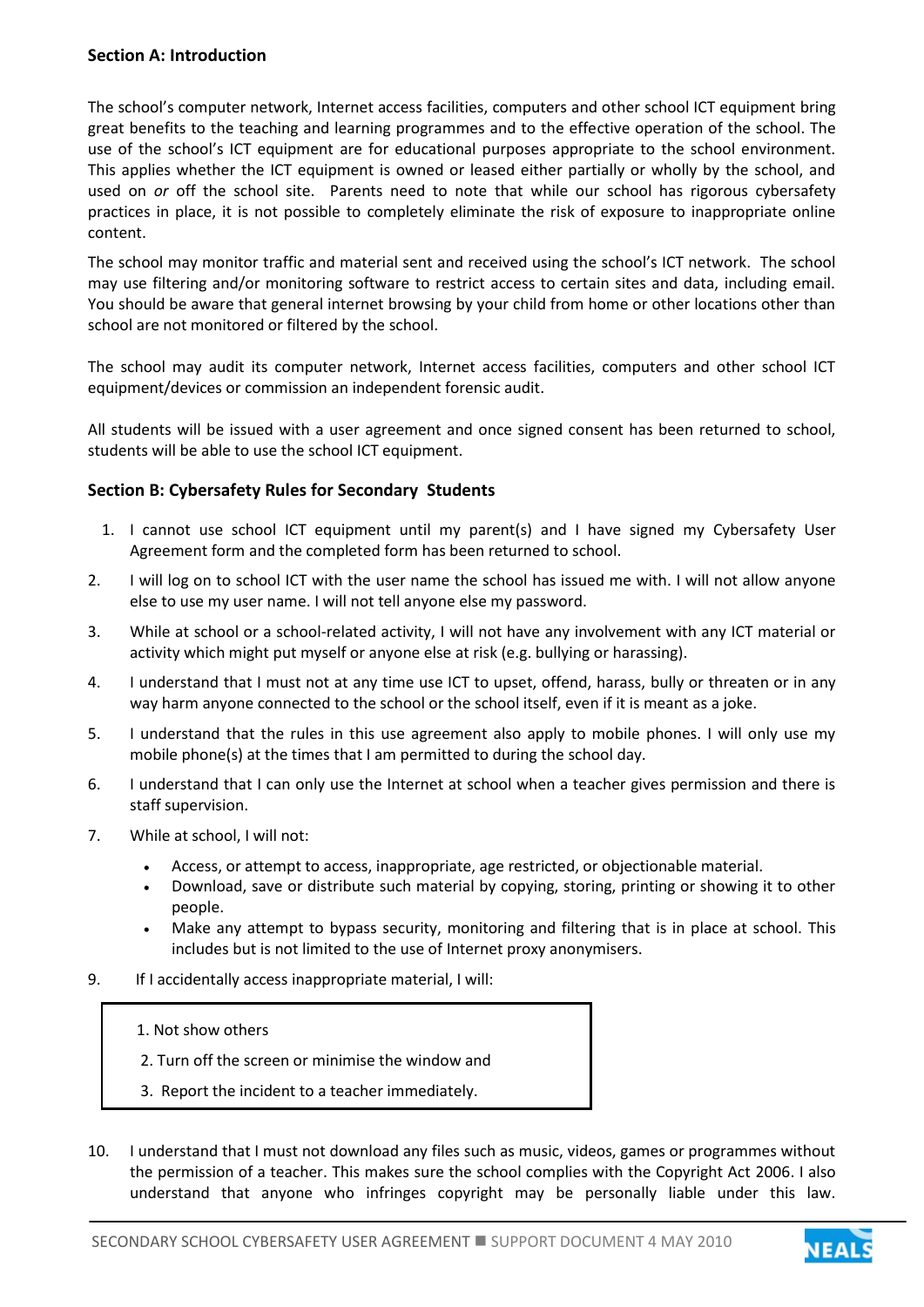- 11. I understand that these rules apply to any privately owned ICT equipment (such as a laptop, mobile phone, USB drive) I bring to school or a school-related activity. Any images or material on such equipment must be appropriate to the school environment. I also understand that the school can view the contents stored on these devices when brought to school or a school activity.
- 12. I will not connect any device (such as a USB drive, camera or phone) to, or attempt to run any software on, school ICT without a teacher's permission. This includes all wireless technologies.
- 13. I will ask a teacher's permission before giving out any personal information (including photos) online about myself or any other person. I will also get permission from any other person involved. Personal information includes name, address, email address, phone numbers, and photos.
- 14. I will respect all lCT systems in use at school and treat all ICT equipment with care. This includes:
	- Not intentionally disrupting the smooth running of any school ICT systems
	- Not attempting to gain unauthorised access to any system
	- Following all school cybersafety rules, and not joining in if other students choose to be irresponsible with ICT
	- Reporting any breakages/damage to a staff member.
- 15. I understand that the school may monitor traffic and material sent and received using the school's ICT network. The school may use filtering and/or monitoring software to restrict access to certain sites and data, including email.
- 16. I understand that the school may audit its computer network, Internet access facilities, computers and other school ICT equipment/devices or commission an independent forensic audit. Auditing of the above items may include any stored content, and all aspects of their use, including email.
- 17. I understand that if I break these rules, the school may inform my parent(s). In serious cases the school may take disciplinary action against me. I also understand that my family may be charged for repair costs. If illegal material or activities are involved, it may be necessary for the school to inform the police.